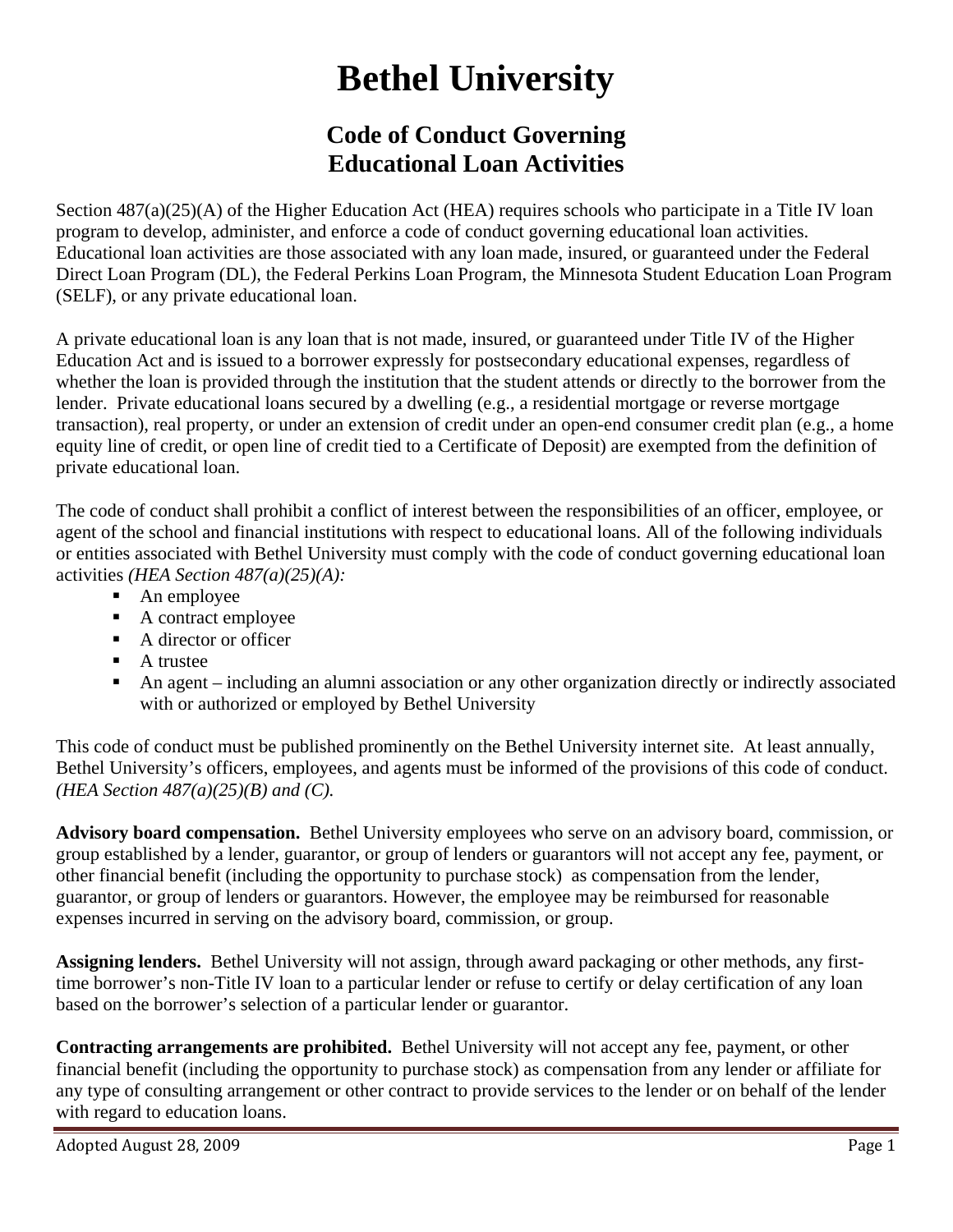## ¾ **Exceptions:**

- Paid or unpaid service on a Board of Directors of a lender, guarantor, or servicer of education loans by an officer or employee of a school who is not employed in the financial aid office or an agent who do not have responsibilities with respect to education loans.
- Paid or unpaid service on a Board of Directors of a lender, guarantor, or servicer of education loans by an officer or employee of a school who is not employed in the financial aid office but who does have responsibilities with respect to education loans as a result of a position held at the school or an agent who has responsibilities with respect to education loans if the school has a written conflict of interest policy that clearly sets forth the requirement that officers, employees, or agents must recuse themselves from participating in any decision of the Board with regard to education loans at the school.
- Service by an officer, employee, or contractor of a lender, guarantor, or servicer of education loans on a Board of Directors or as a trustee of a school if the school has a written conflict of interest policy that the Board member or trustee must recuse himself/herself from any decision with regard to education loans at the school.

Gift ban. Bethel University will not solicit or accept any gift from a lender, guarantor, or servicer of education loans. A gift is defined as any gratuity, favor, discount, entertainment, hospitality, loan, or other item having a monetary value of more than a de minimis amount.<sup>1</sup>

## ¾ **Exceptions: A gift does not include any of the following:**

- Materials, activities, or programs related to loan issues, default aversion, default prevention or financial literacy, such as a brochure, a workshop, or training.
- Food, refreshments, training, or informational material furnished to an officer or employee of the school or to an agent as a part of a training session designed to improve the service of a lender, guarantor, or servicer of education loans to the school if such training contributes to the professional development of the school's staff.
- Favorable terms, conditions, and borrower benefits on an education loan provided to a student employed by the school if the same terms, conditions, or benefits are comparable to those provided to all students at the school.
- Entrance and exit counseling as long as the school's staff is in control of the counseling (whether in person or via electronic capabilities) and the counseling does not promote the products or services of any specific lender.
- **Philanthropic contributions to a school from a lender, servicer, or guarantor that are unrelated to** education loans and not made in exchange for any advantage related to education loans.
- Education grants, scholarships or financial aid administered by or on behalf of a State.
- An employee of Bethel University may also accept items of value from a lender, lender servicer, or guarantor that are also offered to the general public.
- $\triangleright$  A gift to a family member of an officer or employee of a school or an agent or to any other individual based on that individual's relationship with the officer, employee, or agent shall be considered a gift if the officer, employer, or agent knew about the gift and had reason to believe that the gift was given based on the official position of the officer, employee, or agent.

**Offers of funds for private loans.** Bethel University will not request or accept funds from any lender for private education loans including funds for an opportunity pool loan<sup>2</sup> to its students in exchange for the school

<sup>1</sup> Under IRS guidelines, the *de minimis* rule can also apply to any benefit, property or service provided to an employee that has so little value that reporting for it would be unreasonable or administratively impracticable. For example, use of a company photocopier to make copies for personal use. Cash is not excludable, regardless of the amount. (See, IRS Publication 15‐B which may be accessed at www.irs.gov.)